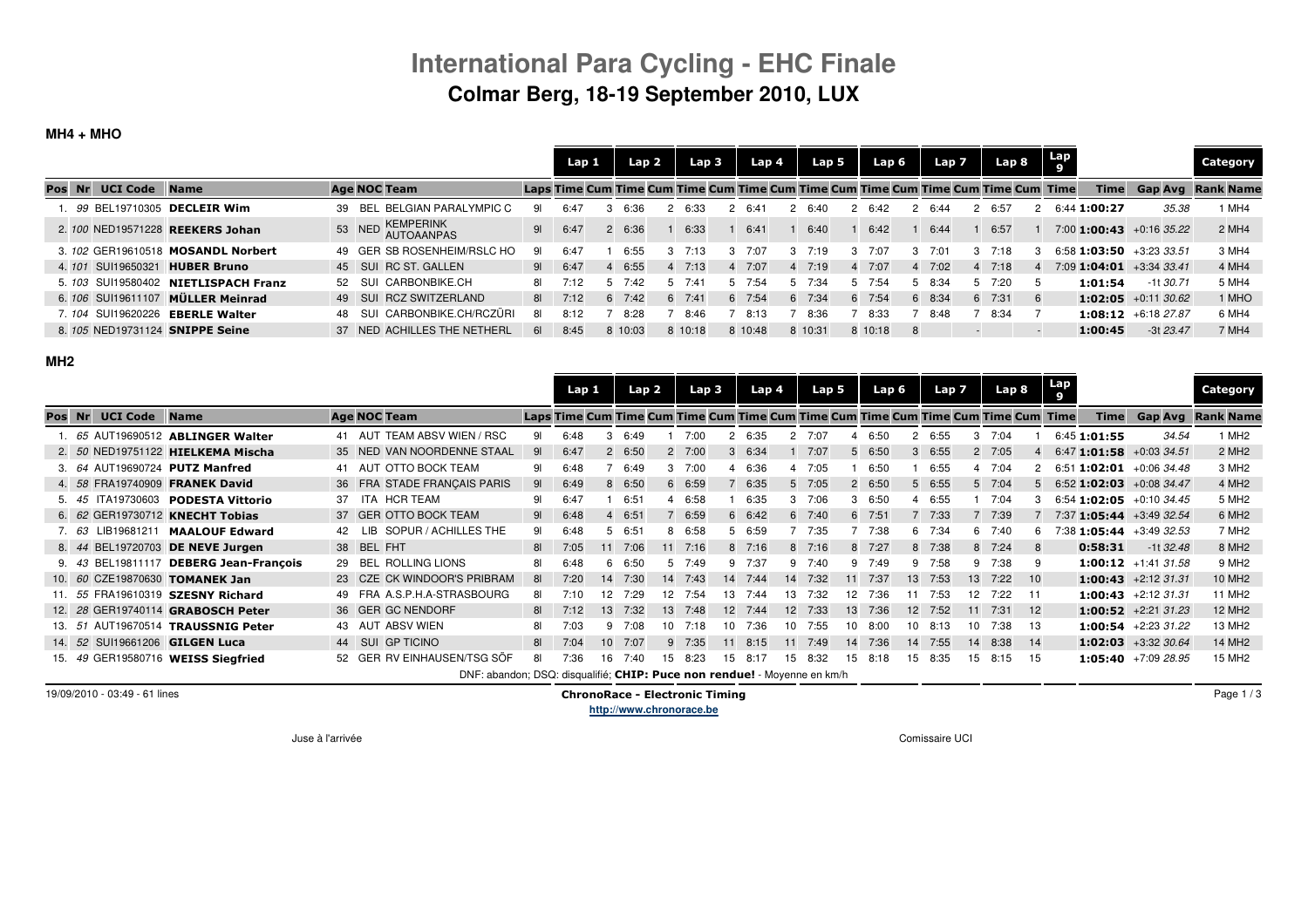# **International Para Cycling - EHC FinaleColmar Berg, 18-19 September 2010, LUX**

### **MH2**

|        |                      |                                           |     |                             |              | Lap 1 |      | Lap 2    |    | Lap <sub>3</sub> |                          | Lap 4    |     | Lap 5    |    | Lap 6    |    | Lap <sub>7</sub> |    | Lap 8                                                                             |    | Lap |         |                              | <b>Category</b>    |
|--------|----------------------|-------------------------------------------|-----|-----------------------------|--------------|-------|------|----------|----|------------------|--------------------------|----------|-----|----------|----|----------|----|------------------|----|-----------------------------------------------------------------------------------|----|-----|---------|------------------------------|--------------------|
| Pos Nr | <b>UCI Code Name</b> |                                           |     | <b>Age NOC Team</b>         |              |       |      |          |    |                  |                          |          |     |          |    |          |    |                  |    | Laps Time Cum Time Cum Time Cum Time Cum Time Cum Time Cum Time Cum Time Cum Time |    |     |         | Time Gap Avg                 | <b>Rank Name</b>   |
|        |                      | 16. 57 GER19640524 NEUSKE Markolf         |     | 46 GER TEAM PRO ACTIV / VFR |              | 7:40  |      | 8:19     |    | 8.13             |                          | 8:17     | 17. | 8.28     |    | 8.24     |    | -8:30            |    | 7:52                                                                              |    |     |         | 1:05:47 +7:16 28.90          | 16 MH <sub>2</sub> |
|        |                      | 17. 59 FRA19721121 MASSARD Stéphane       |     | 38 FRA TEAM PISCINES WATERA | 81           | 8:15  | 20   | 7:55     | 19 | 8:01             |                          | 16 8:17  | 16  | 8:28     | 16 | 8:24     | 16 | 8:30             | 16 | 7:56                                                                              | 17 |     |         | $1:05:50$ +7:19 28.88        | 17 MH <sub>2</sub> |
|        |                      | 18. 47 FRA19731022 TARSIM Riadh           |     | 37 FRA STADE FRANCAIS PARIS | 71           | 7:59  | 19   | 8:11     | 18 | 8:07             | 20                       | 9:03     | 20  | 8:45     | 19 | 8:45     | 19 | 8:25             | 18 |                                                                                   |    |     | 0:59:18 | $-2t$ 28.05                  | 18 MH <sub>2</sub> |
|        | 19. 29 ESP19801127   | <b>MOLINA MARTINEZ</b><br>Gustavo         |     | 30 ESP CASTILLA LA MANCHA   | 71           | 7:44  |      | 18 8:15  | 16 | 8:15             |                          | 18 8:34  |     | 18 8:34  | 18 | 8:59     | 18 | 8:56             | 19 |                                                                                   |    |     |         | <b>0:59:20</b> $+0.02$ 28.03 | 19 MH <sub>2</sub> |
|        |                      | 20. 39 FRA19610912 MOYSES Patrick         | FRA | <b>TEAM PISCINES WATERA</b> | 71.          | 8:15  | 21   | 7:55     | 20 | 8:04             | 19                       | 9:02     | 19. | 8:49     | 20 | 8:45     | 20 | 9:56             | 20 |                                                                                   |    |     |         | 1:00:49 $+1:31$ 27.35        | 20 MH <sub>2</sub> |
|        |                      | 21. 33 BEL19730503 FELIES Nico            |     | 37 BEL FENIKS               | 71 <b>12</b> | 8:16  | 22   | 7:59     |    | 22 8:54          | 22                       | 9:00     | 21  | 8:59     | 21 | 9:05     | 21 | 8:37             | 21 |                                                                                   |    |     |         | $1:00:53$ +1:35 27.32        | 21 MH <sub>2</sub> |
|        |                      | 22. 42 FRA19780330 MALARDIER Geoffroy     |     | 32 FRA STADE FRANCAIS PARIS | 71           | 8:16  | 23   | 7:58     | 21 | 8:54             | 21                       | 9:01     |     | 22 8:59  | 22 | 9:05     | 22 | 9:02             | 22 |                                                                                   |    |     |         | 1:01:18 $+2:0027.14$         | 22 MH <sub>2</sub> |
|        |                      | 23. 35 BEL19700416 D HULSTER Ward         |     | 40 BEL SOMIVAL              | 71           | 8:17  | 25   | 8:54     | 24 | 9:07             |                          | 23 9:18  | 23  | 9:25     | 24 | 8:51     | 23 | 8:53             | 23 |                                                                                   |    |     |         | $1:02:49$ +3:31 26.48        | 23 MH <sub>2</sub> |
|        |                      | 24. 31 FRA19630119 EST Charles            |     | 47 FRA HANM NARBONNE        | 71.          | 8:47  | 27   | 8:56     | 25 | 8:58             | 25                       | 9:14     | 25  | 9:07     | 23 | 8:59     | 25 | 8:49             | 24 |                                                                                   |    |     |         | $1:02:53$ +3:35 26.46        | 24 MH <sub>2</sub> |
|        |                      | 25. 37 BEL19750211 VAN DEN BRANDE Patrick |     | 35 BEL FENIKS               | 71           | 8:17  | 24   | 8:35     | 23 | 9:27             |                          | 24 9:18  | 24  | 9:25     | 25 | 8:58     | 24 | 9:04             | 25 |                                                                                   |    |     |         | <b>1:03:08</b> +3:50 26.35   | 25 MH <sub>2</sub> |
|        |                      | 26. 32 CZE19540905 HRABICA Petr           |     | 56 CZE HANDBIKE CR          | 61.          | 8:29  |      | 26 10:00 |    | 26 10:28         |                          | 26 10:21 |     | 26 9:48  |    | 26 10:06 | 26 |                  |    |                                                                                   |    |     | 0:59:15 | -3t 24.06                    | 26 MH <sub>2</sub> |
|        |                      | 27. 41 FRA19740324 MARTEL Fabrice         |     | 36 FRA STADE FRANCAIS PARIS | 61 <b>B</b>  | 11:18 |      | 28 11:15 |    | 27 11:27         |                          | 27 11:35 |     | 27 12:06 |    | 27 11:47 | 27 |                  |    |                                                                                   |    |     |         | 1:09:30 +10:15 20.51         | 27 MH <sub>2</sub> |
|        |                      | 28. 34 UAE19760901 ALHABABI Ayed Ali      |     | 34 UAE AL AIN CLUB FOR THE  | 41           | 11:42 |      | 29 13:29 |    | 28 14:04         |                          | 28 22:27 | 28  |          |    |          |    |                  |    |                                                                                   |    |     | 1:01:44 | -5t 15.40                    | 28 MH <sub>2</sub> |
|        |                      | DNF 61 GER19660408 PIEPER Jörg            |     | 44 GER TEAM SOPUR / GC NEND | 11           | 7:34  | - 15 |          |    |                  | $\overline{\phantom{0}}$ |          |     |          |    |          |    |                  |    |                                                                                   |    |     | 0:07:34 | $-8t$ 31.39                  | $-MH2$             |

#### **MH3**

|  |                      |                                           |                                                                          |                | Lap 1 | Lap <sub>2</sub> |   | Lap 3          |   | Lap 4  |   | Lap 5          |              | Lap 6                                                                             | Lap 7          |    | Lap 8       |   | Lap<br>9                           |         | Category            |
|--|----------------------|-------------------------------------------|--------------------------------------------------------------------------|----------------|-------|------------------|---|----------------|---|--------|---|----------------|--------------|-----------------------------------------------------------------------------------|----------------|----|-------------|---|------------------------------------|---------|---------------------|
|  | Pos Nr UCI Code Name |                                           | <b>Age NOC Team</b>                                                      |                |       |                  |   |                |   |        |   |                |              | Laps Time Cum Time Cum Time Cum Time Cum Time Cum Time Cum Time Cum Time Cum Time |                |    |             |   | <b>Time</b>                        | Gap Avg | <b>Rank Name</b>    |
|  |                      | 1. 91 GER19640317 JEFFRÉ Bernd            | 46 GER TEAM BEB/GC NENDORF                                               |                | 6:5   | 6:24             |   | 6:58           |   |        |   | 7.12           |              | 7:21                                                                              |                |    | 6:57        |   | 7:27 1:03:33                       | 33.65   | I MH3               |
|  |                      | 2. 92 GER19770812 MERKLEIN Vico           | 33 GER TEAM SOPUR                                                        | 9 <sub>l</sub> | 6:51  | 6:24             |   | 6:58           |   | 7:10   |   | $3 \quad 7:12$ | $\mathbf{3}$ | 7:20                                                                              | $3 \quad 7:11$ |    | 2 6:57      |   | $7:27$ 1:03:33 +0:00 33.65         |         | $2$ MH <sub>3</sub> |
|  |                      | 3. 97 FRA19650923 JEANNOT Joel            | 45 FRA CCP DORDOGNE                                                      | 91             | 6:52  | 6:24             |   | 6:58           | 2 | 7.09   |   | $2 \quad 7:12$ |              | 2, 7:20                                                                           | 2, 7:11        | 3  | 6:56        |   | $7:28$ 1:03:33 +0:00 33.65         |         | 3 MH3               |
|  |                      | 4. 96 LUX19620729 LORKOWSKI Peter         | 48 LUX ACC CONTERN                                                       | 91             | 6:51  | $2 \quad 6:47$   |   | $6 \quad 7:24$ |   | 6:50   |   | $6 \quad 7:08$ |              | 6 7:09                                                                            | $6 \quad 7:12$ |    | 7.7:25      |   | $7:08$ <b>1:03:58</b> +0:25 33.43  |         | 4 MH <sub>3</sub>   |
|  |                      | 5. 90 GER19660103 PURSCHKE Torsten        | 44 GER OTTO BOCK TEAM                                                    | 91             | 6:55  | 6:51             |   | 7.16           | 6 | 6:50   |   | $5 \quad 7:08$ | 5.           | 7:09                                                                              | 7.12           | .5 | 7:24        |   | $7:11$ <b>1:04:01</b> +0:28 33.41  |         | 5 MH <sub>3</sub>   |
|  |                      | 6. 95 SUI19760226 LIBANORE Athos          | 34 SUI GP TICINO                                                         | 91             | 6:52  | 6:37             |   | $5 \quad 7:20$ |   | 5 7:03 |   | 7:08           |              | 7:09                                                                              | 7:11           |    | 6 7:25      |   | 6 7:11 <b>1:04:01</b> +0:28 33.41  |         | 6 MH <sub>3</sub>   |
|  |                      | 7. 70 FRA19901123 <b>BOSREDON Mathieu</b> | 20 FRA HANDISPORT PAYS VERT                                              | 91             | 6:52  | 6:37             |   | 7:20           | 4 | 7.02   |   | 7:08           |              | 7:09                                                                              | $5 \t 7:12$    |    | 4 7:25      |   | $7:19$ <b>1:04:08</b> + 0:35 33.34 |         | 7 MH3               |
|  |                      | 8. 93 NED19590710 STRIJKER Freek          | 51 NED GSC EMMEN                                                         | 91             | 6:55  | 7:11             |   | 8 7:31         |   | 8 7:28 |   | 8 7:30         |              | 8 7:22                                                                            | 8 7:27         |    | 8 7:32      | 8 | 7:17 1:06:17 +2:44 32.27           |         | 8 MH <sub>3</sub>   |
|  |                      | 9. 94 AUT19640613 DOLLESCHAL Klaus        | 46 AUT TEAM ABSV WIKEN / VC                                              | 91             | 7:08  | 7.14             | q | 7:26           | 9 | 7:26   | q | 7:20           | q            | 7:22<br>q                                                                         | 7:27           |    | $9 \t 7:33$ |   | $7:18$ <b>1:06:19</b> +2:46 32.25  |         | 9 MH <sub>3</sub>   |
|  |                      |                                           | DNF: abandon; DSQ: disqualifié; CHIP: Puce non rendue! - Moyenne en km/h |                |       |                  |   |                |   |        |   |                |              |                                                                                   |                |    |             |   |                                    |         |                     |

19/09/2010 - 03:49 - 61 lines

 ChronoRace - Electronic Timing **http://www.chronorace.be**

Page 2 / 3

Juse à l'arrivée Comissaire UCI